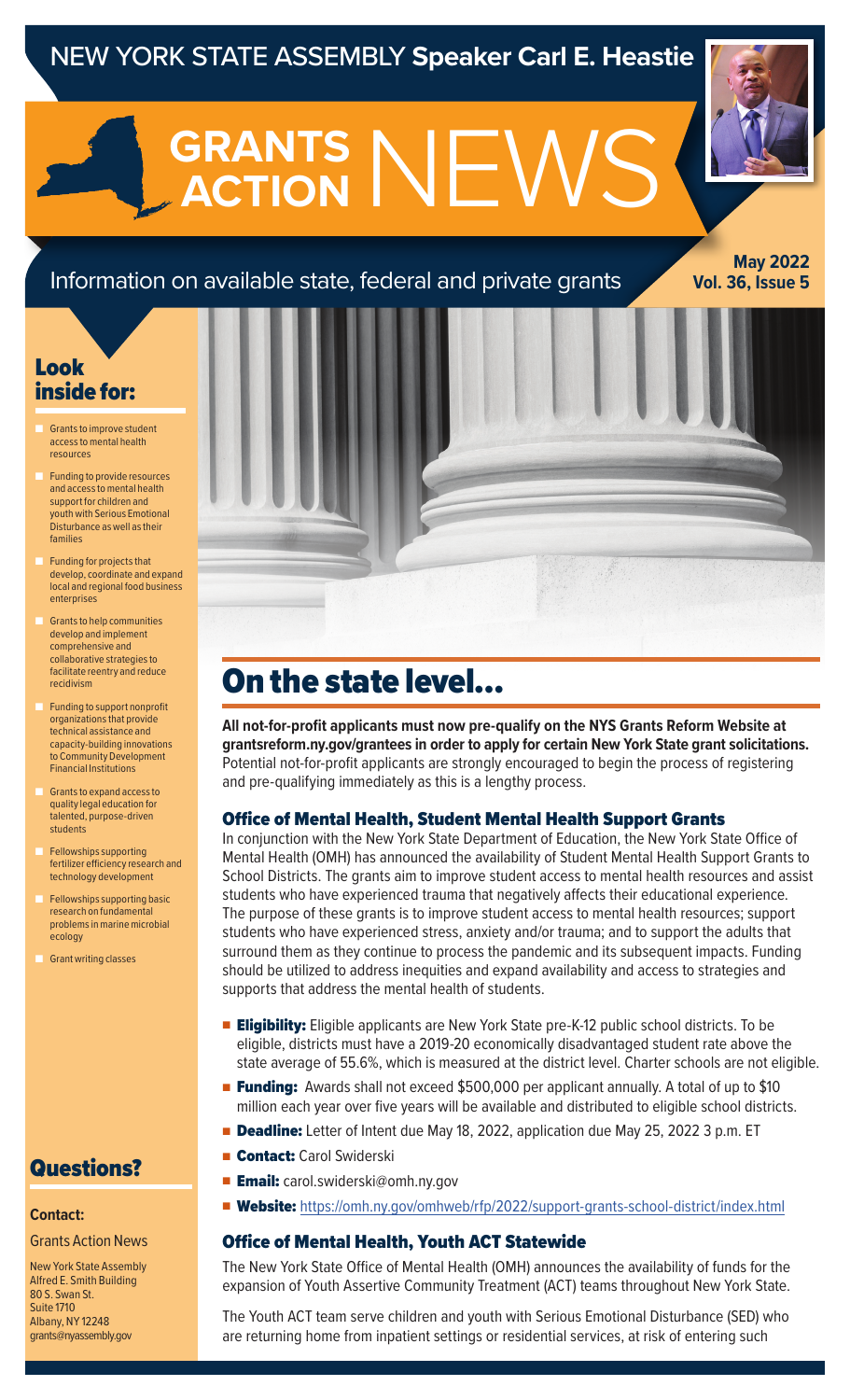settings or have not adequately engaged or responded to treatment in more traditional community-based services. Youth ACT ensures the child and their family have the level of support services and access to clinical professionals that they require to sustain progress and gains made in crisis response or high-end services. Youth ACT teams deliver intensive, highly coordinated, individualized services and skilled therapeutic interventions through an integrated, multi-disciplinary team approach to better achieve success and maintain the child in the home, school and community.

To address the needs of children and adolescents eligible for this comprehensive service, the Youth ACT team is multi-disciplinary with professional staff including mental health clinicians and psychiatric prescribers. Other members of the team include a peer advocate for family and youth, clinical staff and a program assistant. Five awards are available in three of the five OMH regions – Hudson River, Central and Western, applied for by county.

- **Eligibility:** Eligible applicants are not-for-profit agencies with 501(c)(3) incorporation that have experience providing mental health services to persons with serious emotional disturbance. Agencies with OMH Licensed Residential Treatment Facilities, in good standing, may be given preference by receiving additional points in the evaluation process.
- **Funding:** Funds will be allocated as a lump sum at beginning of contract for Start-Up (\$100,000) and transition/ramp up costs (\$325,000) for a total of \$425,000
- Deadline: June 2, 2022 3 p.m. ET
- Contact: Carol Swiderski
- Email: carol.swiderski@omh.ny.gov
- Website: https://omh.ny.gov/omhweb/rfp/2022/ youth-act/index.html

# On the federal level…

## Department of Agriculture, Local Food Promotion Program

The U.S. Department of Agriculture (USDA), Agricultural Marketing Service (AMS)'s Local Food Promotion Program (LFPP) funds projects that develop, coordinate and expand local and regional food business enterprises that engage as intermediaries in indirect producer to consumer marketing to help increase access to and availability of locally and regionally produced agricultural products.

The program focuses on: supporting the processing, aggregation, distribution and storage of local and regional food products that are marketed locally or regionally; encouraging the development of valueadded agricultural products; assisting with business development plans and feasibility studies; developing marketing strategies for producers in new and existing markets; facilitating regional food chain coordination and mid-tier value chain development; promoting new business opportunities and marketing strategies to reduce on-farm food waste; responding to changing technology needs in indirect producer-to-consumer marketing; and covering expenses related to cost

incurred in obtaining food safety certification and improvements to food safety practices and equipment.

- **Eligibility:** All applicants must be domestic entities owned, operated and located within the 50 United States, the District of Columbia, the Commonwealth of Puerto Rico, the United States Virgin Islands, Guam, American Samoa and the Commonwealth of the Northern Mariana Islands, or tribal governments. Eligible applicants include: agricultural businesses or cooperatives; producer group- or member-owned organizations or businesses that provide, offer, or sell agricultural products or services; CSA networks and associations; food policy councils and food and farm system networks that represent multiple organizations involved in the production, processing and consumption of food; city, township, county, borough and municipal governments; federally recognized Native American tribal governments; special districts, school districts, intrastate districts, councils of governments, whether or not incorporated as a nonprofit corporation under state law and any other agency or instrumentality of a multi-state, regional or intra-state or local government; nonprofit organizations and institutions, including institutions of higher education; public benefit corporations, economic development corporations and regional farmers market authorities.
- **Funding:** \$25,000-\$500,000 per award with \$43.5 million in total program funding.
- **Deadline:** May 16, 2022 11:59 p.m. ET
- Contact: FMLFPPGrants@usda.gov
- Website: https://www.grantsolutions.gov/gs/ preaward/previewPublicAnnouncement.do?id=96569

## U.S. Department of Justice, Second Chance Act Community-based Reentry Program

The Department of Justice (DOJ), Bureau of Justice Assistance (BJA)'s Second Chance Act grant program is designed to help communities develop and implement comprehensive and collaborative strategies to facilitate reentry and reduce recidivism. The Second Chance Act (SCA) of 2007, reauthorized by the First Step Act of 2018, provides a comprehensive response to assist in the transition individuals make from prison, jail or juvenile residential facilities to their communities so that the transition is more successful and promotes public safety. Reentry is not a specific program, but rather an ongoing process that continues throughout the transition from incarceration to reintegration into the community. Grants may be used for a wide variety of initiatives, including mentorship; educational and vocational programs; substance use disorder treatment and services; family services; and mental health services, among others.

- **Eligibility:** Native American tribal governments and nonprofits having a 501(c)(3) status with the IRS, other than institutions of higher education
- Funding: Up to \$750,000 per award, total program funding approximately \$13.5 million.
- **Deadline:** Grants.gov deadline: May 19, 2022 9 p.m. ET; JustGrants deadline: May 23, 2022 9 p.m. ET
- **Contact:** grants@ncjrs.gov
- Website: https://bja.ojp.gov/funding/opportunities/obja-2022-171031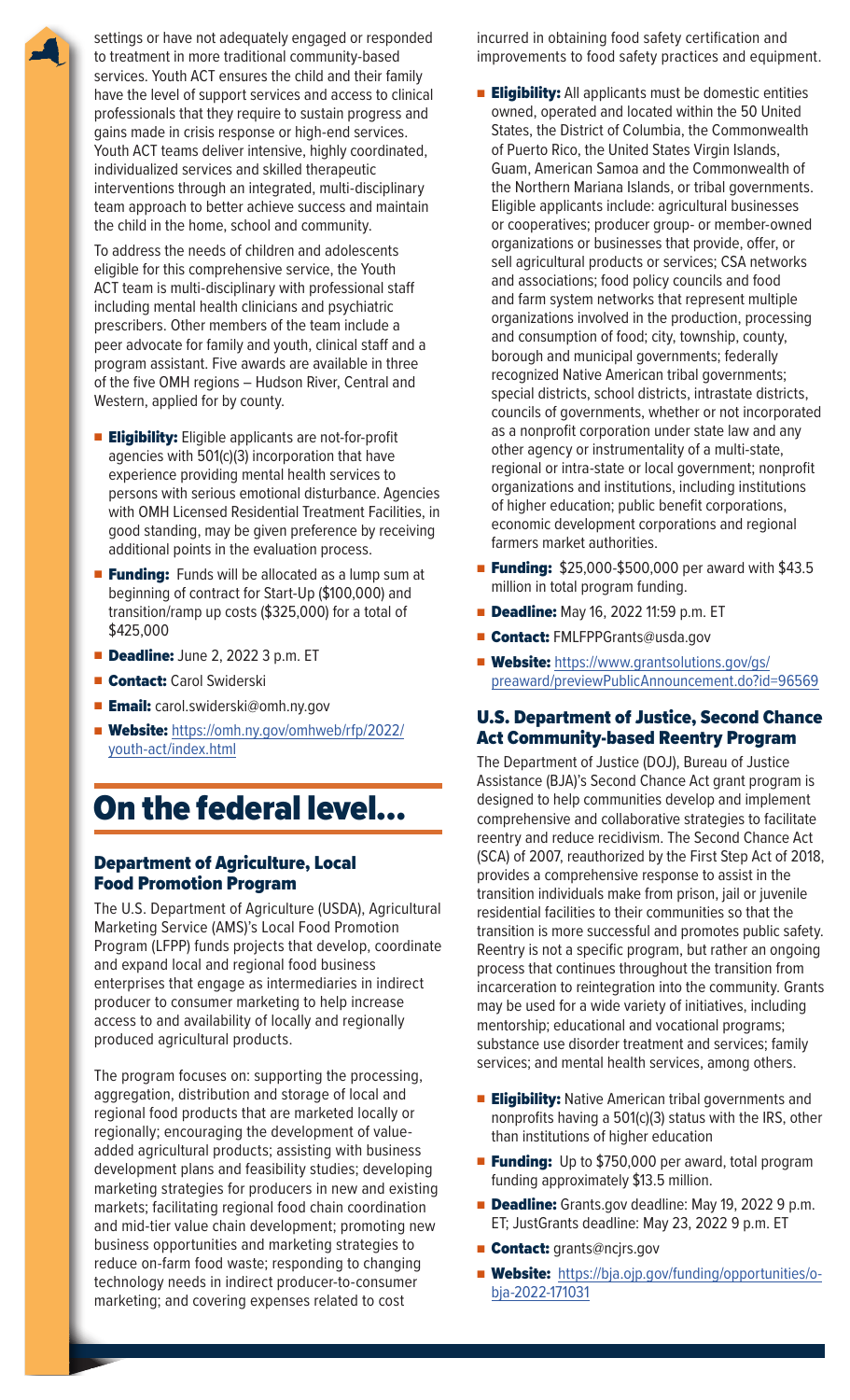# On the private level…

## Citi Foundation, Community Finance Innovation Fund

The Citi Foundation's Community Finance Innovation Fund is designed to support nonprofit organizations that provide technical assistance and capacity-building innovations to multiple Community Development Financial Institutions (CDFIs) working on a national or regional basis.

Through this national request for ideas (RFI), the foundation aims to solicit breakthrough innovations that will advance the field of community development finance in four key areas: human capital and talent development, financial and risk-sharing models, technology and operational efficiencies, and thought leadership and research. Applicant organizations must be able to demonstrate a successful track record of advancing the field of community development finance, specifically in conjunction with CDFIs and be able to demonstrate that their idea has the ability and/or intent to achieve regional or national scale, impacting low- and moderate-income and underserved communities.

- **Eligibility:** Applicant organizations or their fiscal sponsors must be tax-exempt public charities as defined by section 501(c)(3) of the Internal Revenue Code. Priority will be given to ideas that address an identified and measurable gap in the field of community development finance that directly affects CDFIs and to organizations that demonstrate a strong commitment to diversity, equity, inclusion and intentionality to apply a racial equity lens to community development finance. In addition to ideas that have the ability and/or intent to achieve regional or national scale, the foundation has a strong interest in ideas that impact low- and moderate-income and underserved communities within Citi Foundation's strategic U.S. markets of California, Connecticut, Florida, Illinois, Maryland, New Jersey, New York, South Dakota, Virginia and Washington D.C.
- **Funding:** \$50 million in total funding; amount of individual grants will vary depending on the scope and scale of the ideas submitted.
- **Deadline:** May 24, 2022 4 p.m. ET for initial ideas
- Contact: Through foundation website form
- Contact Link: https://www.citigroup.com/citi/ foundation/about/form.htm
- Website: https://www.citigroup.com/citi/foundation/ programs/community-finance.html

### AccessLex Institute, Bar Success Intervention Grant Program

The AccessLex Institute aims to expand access to quality legal education for talented, purpose-driven students while maximizing the value and affordability of a law degree through policy advocacy, research and studentfocused initiatives.

To combat inequities in access to legal education, AccessLex is inviting applications for its Bar Success Intervention grant program, which awards grants to support programs and interventions aimed at helping increase bar exam passage rates. These programs and interventions should focus on students and/or graduates most at risk of not passing the bar exam. The program's central goal is to increase knowledge about effective bar exam success programming that can be replicated to help more students and graduates succeed.

Programs that encompass the following optional elements will be given preference in the selection process: differential treatment of participants for program evaluation, relevant long-term support for participants and collaboration with other institutions and organizations.

- **Eligibility:** To be fundable, programs must:
	- Have a duration of 12-24 months and seek funding in the amount of \$150,000-\$300,000;
	- Focus on law students and/or graduates most at risk of not passing the bar exam or institutions with ultimate bar examination passage rates that fall below 70%;
	- Include clear statements of program goals and tangible and measurable objectives; and
	- Include an evaluation plan.
- **Funding:** between \$150,000 and \$300,000 per grant up to two years
- **Deadline:** May 18, 2022 for letters of inquiry
- Contact: grants@accesslex.org
- Website: https://www.accesslex.org/grants/barsuccess-intervention-grant-program

# Scholars Awards…

### Foundation for Food and Agriculture Research, FFAR-OCP Disruptive Technology Fellowship Program

The Foundation for Food & Agriculture Research (FFAR) forms public-private partnerships to further scientific innovations that can expand access to affordable, nutritious food grown on thriving farms. FFAR partnered with the OCP North America, a subsidiary of the global plant nutrition company OCP Group, to launch a fellowship opportunity supporting fertilizer efficiency research and technology development. FFAR and OCP North America are inviting applications for its FFAR-OCP Disruptive Technology Fellows program. The program makes investments to improve fertilizer use efficiency and in turn decrease costs, reduce environmental impacts and improve crop nutrient uptake. Improvements are needed in fertilizer technologies, precision fertilizer application methods, nutrient recommendation methods and application of animal waste and aims to support the development of technologies for customized and enhanced efficiency fertilizers.

The purpose of this fellowship is to spur and foster disruptive innovation in the next generation of fertilizer research and development. Through the program, emerging young scientists in agriculture research will be given funding to support their fertilizer efficiency research and technology development efforts. The technologies and research generated through this